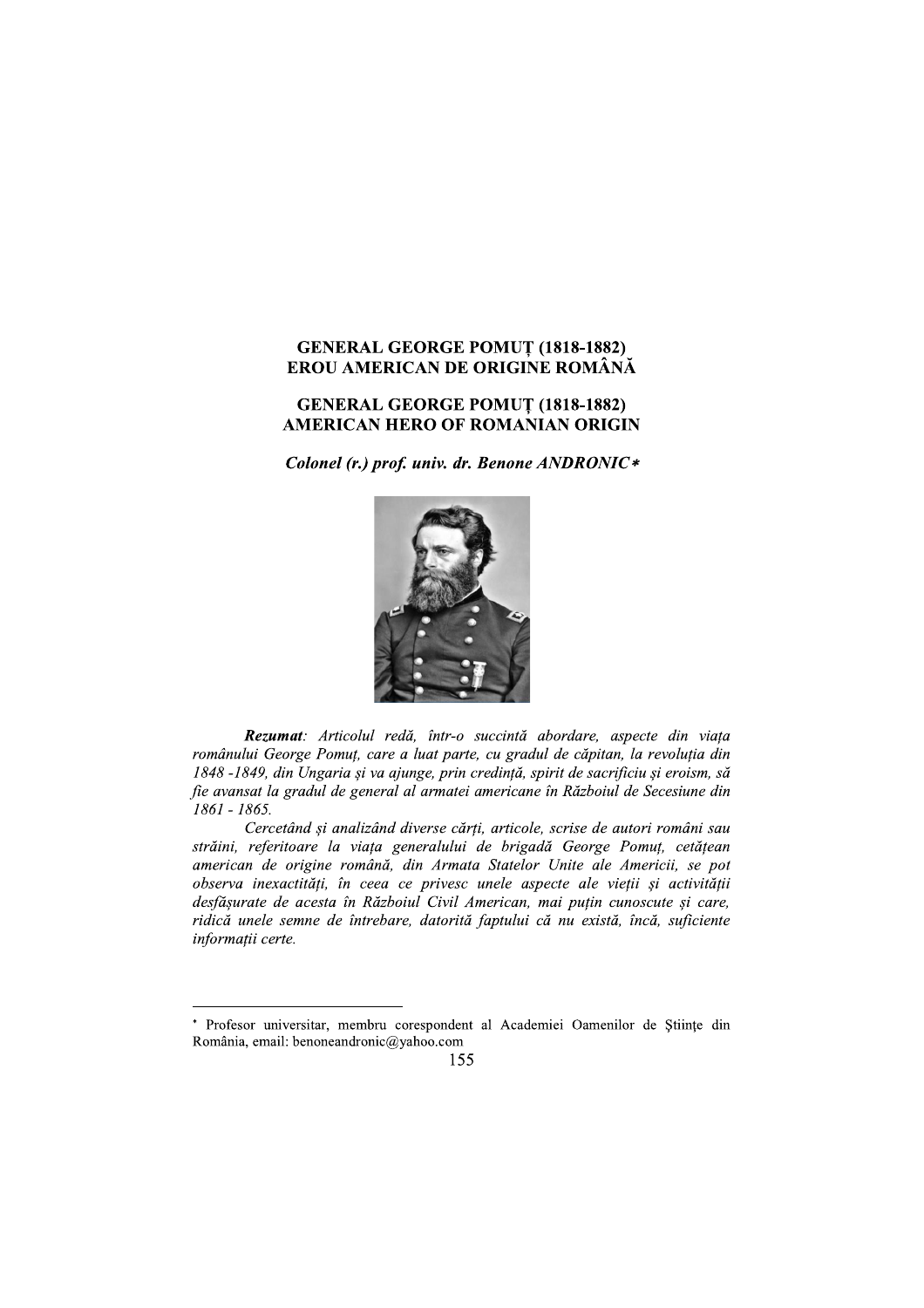Cuvinte cheie: cetățean american de origine română, luptător pentru dreptate și libertate, Războiul Civil American, erou al Americii, general de brigadă.

Abstract: The article gives, in a brief approach, aspects of the life of the Romanian George Pomut, who took part, with the rank of captain, in the revolution of 1848 -1849, in Hungary and will through faith, a spirit of sacrifice and heroism, to be advanced to the rank of general of the American army in the Civil War of 1861-1865.

Researching and analyzing various books, articles, written by Romanian or foreign authors, regarding the life of Brigadier General George Pomut, an American citizen of Romanian origin, from the United States Army, inaccuracies can be observed regarding some aspects of his life and his work in the American Civil War, less known and which raises some questions, due to the fact that there is not yet enough certain information.

**Keywords:** American citizen of Romanian origin, fighter for justice and freedom, American Civil War, Hero of America, brigadier general.

#### Introducere

Despre acest general al armatei americane, de origine română, care este puțin cunoscut și despre care se vorbește puțin, am simțit dorința de al supune atenției, celor interesați, într-o succintă prezentare.

Generalul, George Pomut, face parte din categoria generalilor de excepție ai Statelor Unite ale Americii, cu o mare capacitate intelectuală și care și-a pus toată energia sa în slujba idealurilor libertății în Lumea Nouă.

Prezentându-i, astăzi, modul în care a actionat si luptat pentru îndeplinirea idealurilor sale de libertate, pe plaiurile noastre și în Lumea Nouă, suntem convinși că personalitatea sa merită un loc de cinste în conștiința neamului nostru, rămânând și în memoria generațiilor viitoare, așa cum Statele Unite ale Americii nu l-a uitat.

Acest general, erou al Statelor Unite ale Americii, a făcut dovada că. prin curajul si devotamentul unor astfel de generali, noi românii am dovedit, Europei si lumii întregi, că avem vocatiile luptei pentru libertate si neatârnare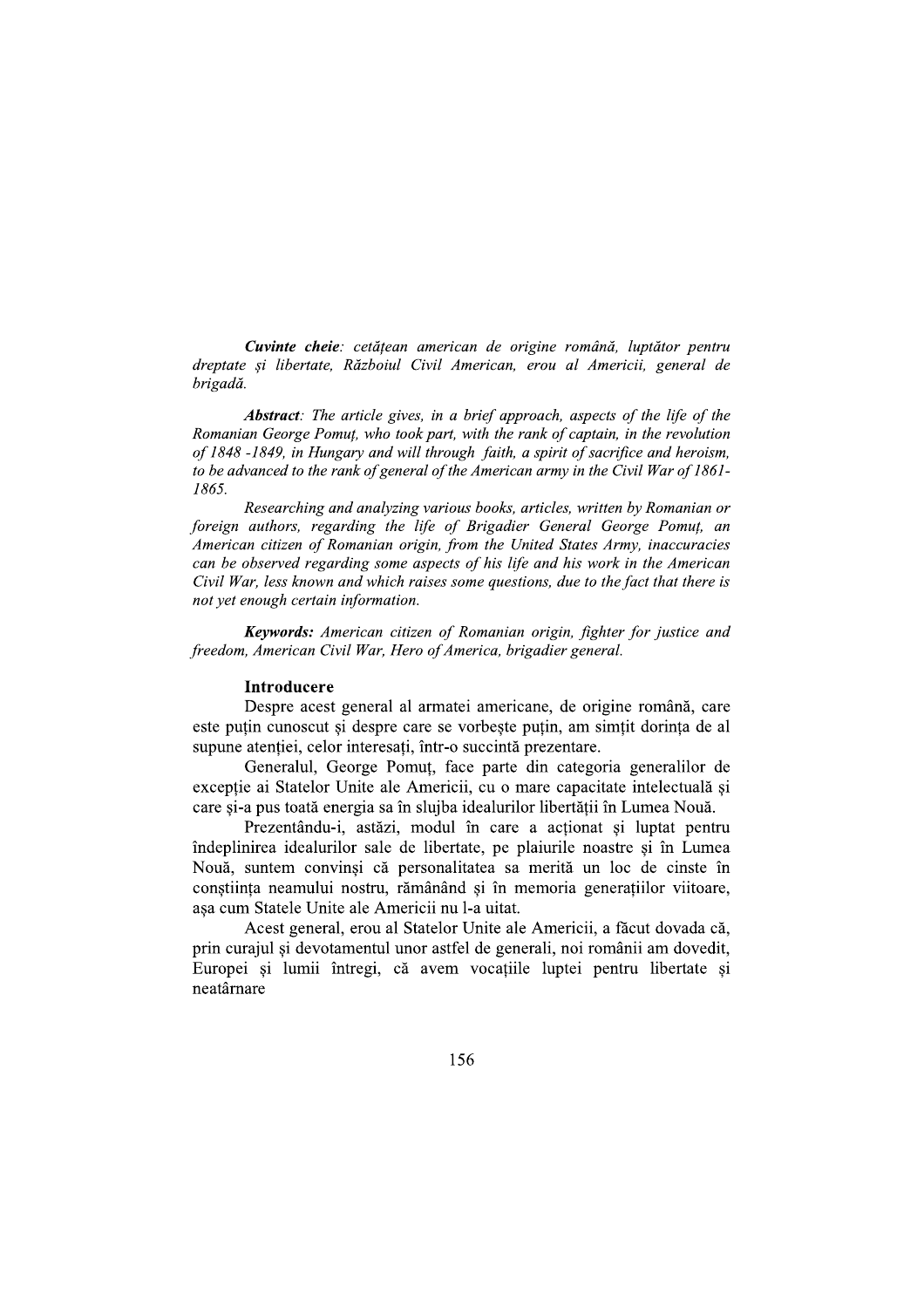#### Date biografice

În 1793, familia Dincă Pomut (bunicii lui George Pomut) din localitatea Săcele - Brasov, datorită conditiilor de viată din ce în ce mai grele, impuse de dominația habsburgică, emigrează spre nordul Transilvaniei, stabilindu-se la Giula (Jula), județul Bichiș (azi Gyula, Békés megye, Ungaria), pe malul Crișului Alb, unde existau deja multe familii românești de coloniști<sup>1</sup>.

George Pomut avea să se nască, la 31 mai 1818, în localitatea Giula (Jula), ca fiu al lui Ioan și al Victoriei, de credință ortodox<sup>2</sup>. A urmat școala parohială ortodoxă română din Giula, liceul din Kaposvar, apoi dreptul la Universitatea din Pesta\*\*.

## Activitatea lui Gheorghe Pomuț ca luptător al dreptății și libertății

Pe timpul Revolutiei de la 1848, tânărul George Pomut se va înrola în armata revoluționară maghiară (Honvezi), considerând justă lupta revoluției ungare pentru independență, însă nu era de acord cu toate cererile revolutionarilor maghiari, în special, cu cea prin care se cerea alipirea Transilvaniei la Ungaria. El era de acord și susținea cu tărie abolirea clasei conducătoare a nobililor, văzând în acesta eliberarea românilor din Transilvania de sub jugul iobăgiei<sup>3</sup>.

George Pomuț va primi gradul de căpitan fiind repartizat pe front la Komarom, un punct strategic pe Dunăre, iar apoi va fi numit seful politiei orașului Komarom până la înfrângerea revoluției în 1849.

<sup>&</sup>lt;sup>1</sup> Dr. Gheorghe I. Bodea, în *Iubite cititorule* din George Fillman\*, *Generalul Gheorghe* Pomuț (1818 - 1882). Istoria vieții și timpurilor sale, Editura "Tipomur", Tîrgu Mureș, România, 1996, p. 8.

<sup>\*</sup>Locotenent colonel din armata Statelor Unite ale Americii, Falls Church, Virginia, pe numele lui adevărat Gheorghe Filimonescu, român de loc din Comlosul Mare din Banat.

<sup>&</sup>lt;sup>2</sup> Wikipedia, George Pomutz, disponibil la https://en.wikipedia.org/wiki/George Pomutz, accesat la 10.09.2021.

<sup>\*\*</sup>Autorii unor articole avansează supoziția că George Pomuț ar fi urmat studii militare la Viena și la Saint Etienne, în Franța, însă nu există informații certe în acest sens.

 $3$  George Fillman, Generalul Gheorghe Pomut (1818 - 1882). Istoria vietii și timpurilor sale, Editura "Tipomur", Tîrgu Mureş, România, 1996, p. 34.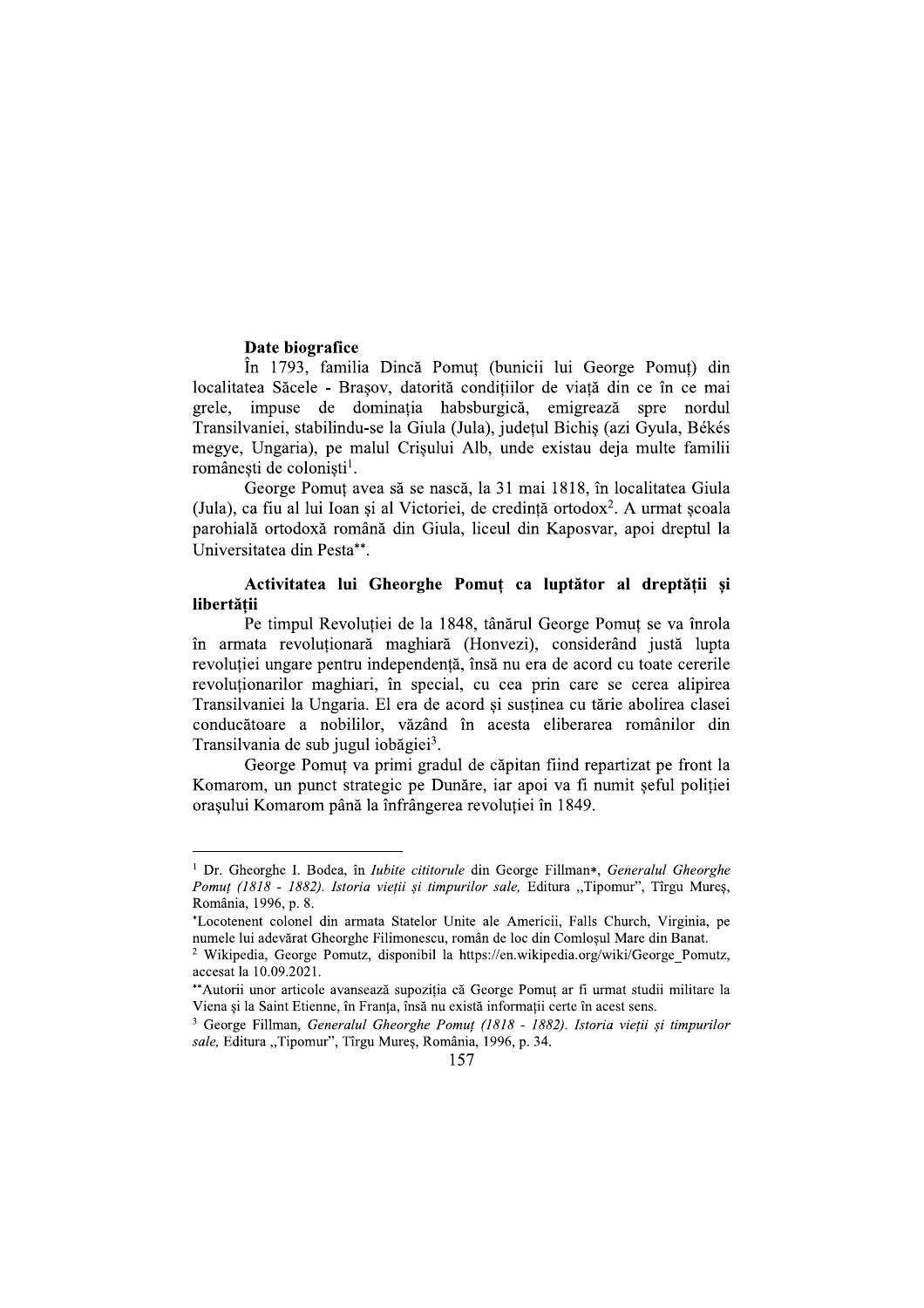În 4 octombrie 1849, George Pomuț va pleca spre Paris, apoi spre Londra, iar de aici, în 15 februarie 1850, va ajunge la New York<sup>4</sup>. Avea să se stabilească, în aprilie acelasi an în comuna Decatur (azi Leon) din statul Iowa, unde coloniștii unguri vor întemeia o localitate denumită New Buda.

Istoricul G. Arnold, în articolul intitulat "Aparență" îl descrie ca fiind înzestrat intelectual, cult, gentil și plăcut în societate, vorbitor a mai multor limbi străine (germană, franceză, engleză, română, rusă și maghiară), foarte religios si cu un fizic impunător. Iată cum, având atâtea atuuri, el va deveni conducătorul coloniei din Decatur<sup>5</sup>.

George Pomuț a devenit cetățean american pe 15 martie 1855<sup>6</sup>, când își schimbă numele în Pomutz.

Va urma apoi o altă etapă în viața lui George Pomuț. El va începe să profeseze ca avocat la judecătoria din colonie, împrejurimi si în Des Moines, capitala statului Iowa, câștigând mulți bani și permițându-i să-și cumpere multe proprietăti funciare.

Anii următori aveau să marcheze o nouă etapă a vietii sale; avea să fie atras în luptele pentru dreptate și libertate din America.

La 4 februarie 1861, Statele din Nord, puternic industrializate, cereau abolirea sclaviei negrilor, pe temeiul principiului că toti oamenii s-au născut egali. Statele din Sud, cu o economie agrară, bazată în mare măsură pe munca sclavilor, afirmau că negrii reprezentau o rasă inferioară, care nu se poate bucura de aceleași drepturi ca și rasa albă. În acest context, în 1860, alegerile prezidențiale din Statele Unite ale Americii au fost câștigate de un adversar hotărât al sclaviei: Abraham Lincoln<sup>7</sup>. Alegerea sa a determinat o reactie violentă în sud si, astfel la 12 aprilie 1861, va izbucni Războiul Civil American (Figura 1).

 $4$  Ibidem, p. 37.

 $5$  Apud George Fillman, Op. cit., pp. 42 - 43.

<sup>&</sup>lt;sup>6</sup> Dorin Petresc, GEORGE POMUTZ (1818-1882), primul general român din United States Atmy, un "Garibaldi" al Națiunii Americane, "erou în viață" al Războiului de Secesiune și omul care a cumpărat Alaska, disponibil la https://www.replicahd.ro/george-pomut-1818-1882-primul-general-roman-din-united-states-army-un-garibaldi-al-natiunii-americaneerou-in-viata-al-razboiului-de-secesiune-si-omul-care ..., accesat la 10.09. 2021.

Bianca Pădurean, Cum a început Războiul Civil American, disponibil la https://www.rfi.ro/..., accesat la 18.09.2021.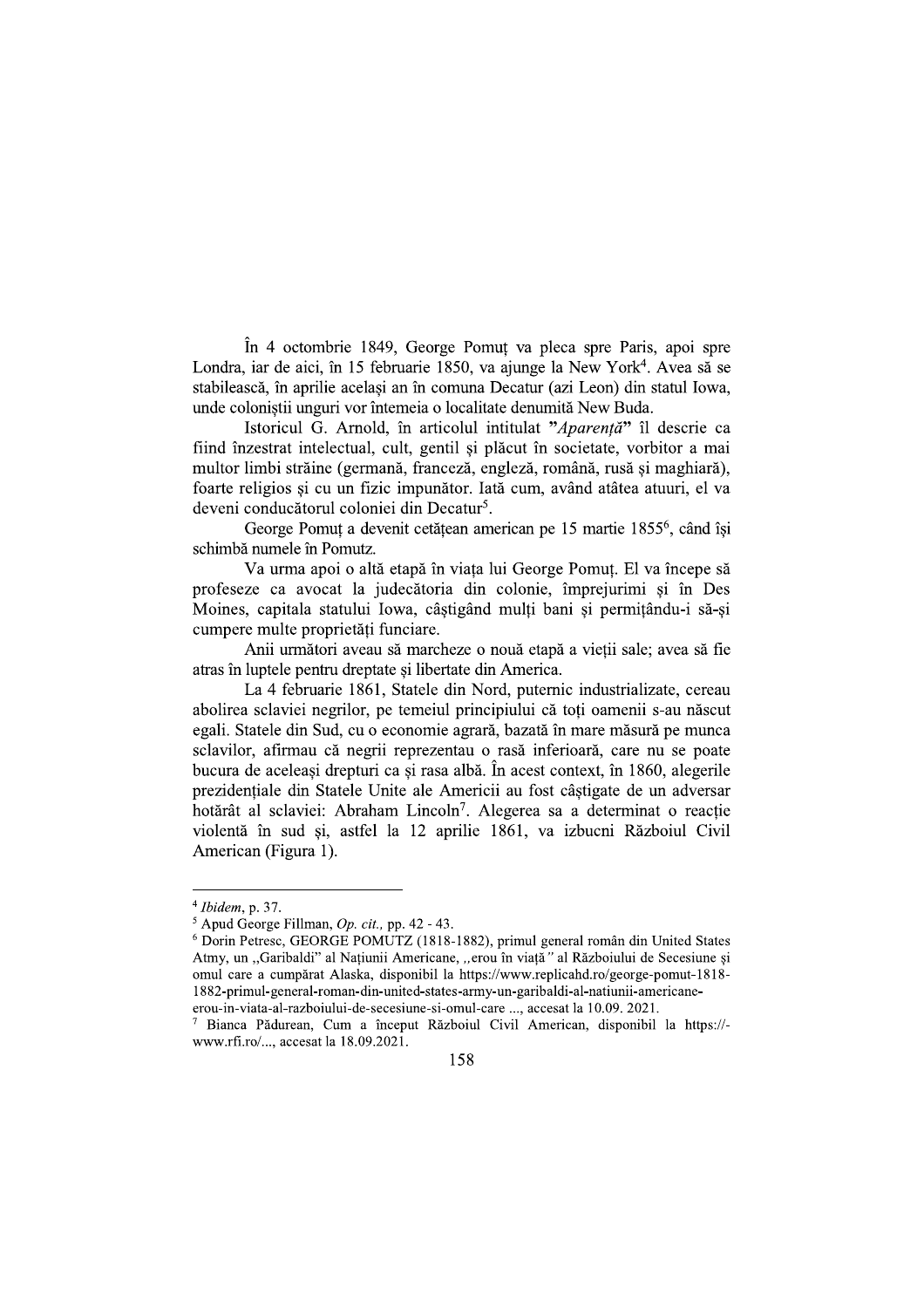După prima bătălie de la Bull, statul Virginia, Unioniștii, care au avut pierderi mari, au fost constrânsi să cheme sub arme mai multi voluntari cerând statelor din Nord să formeze noi regimente.



Figura 1. Războiul Civil American<sup>8</sup>

În aceste condiții, Guvernatorul statului Iowa, în octombrie 1961, a aprobat formarea Regimentului 15 infanterie de voluntari (R, 15 I.V.)<sup>\*</sup>, în care se va prezenta și George Pomuț, acceptat cu gradul de *prim locotenent<sup>9</sup>* având ca sarcină să recruteze voluntari din regiune, sarcină de care se va achita cu succes fiind avansat ca adjunct de regiment.

Prima bătălie la care avea să ia parte a fost la Sihiloh (Battle of Pittsburg Landing)\*\*, în aprilie 1862, când, având 44 de ani, cu un fizic robust și o voce răsunătoare îndemna soldații "să ochească bine, să nu tragă în vânt: < Trageti jos și ochiți bine  $>$ "<sup>10</sup>.

<sup>8</sup> Imagini din American Civil War, foto skyminds. net, disponibil la en.wikipedia, accesat la 14.09.2021.

<sup>\*</sup> Regimentul, după ce avea să realizeze numărul de voluntari planificati, avea să fie supus ordinelor armatei comandate de generalul Ulysses S. Grant.

<sup>&</sup>lt;sup>9</sup> George Fillman, Op. cit., p. 49.

<sup>\*\*</sup> Bătălia a fost considerată una din cele mai înverșunate; pierderile R. 15 I.V. au fost de 200 oameni fără însă să influențeze capacitate de luptă a acestuia.

 $10$  George Fillman, Op. cit., p. 50.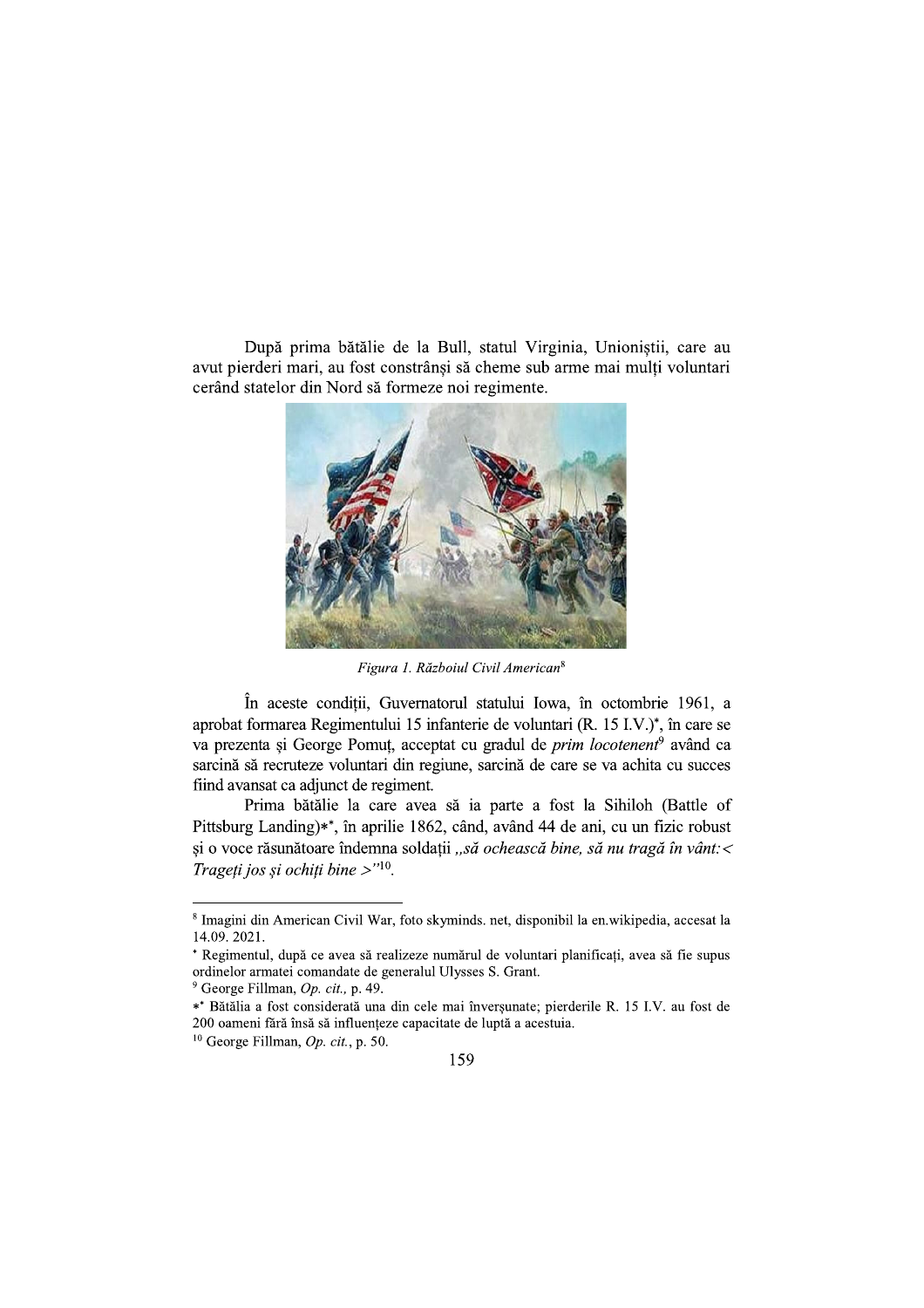

Figura 2. Bătălia de la Sihiloh<sup>11</sup>

În această bătălie avea să fie rănit, dar a continuat lupta ..*a ignorat* rana ... și nu s-a dat jos de pe cal până nu a căzut slăbit de puteri"<sup>12</sup>. Va fi evacuat, dar nu va avea răbdarea să stea în spital, iar după câteva zile, se va întoarce la regiment, care era în refacere în aceeasi zonă.

La 3 octombrie același an, R. 15 I.V. a participat la apărarea orașului Corint, ce era un nod important de cale ferată. Si de această dată, desi nevindecat fiind internat în spital, el a cerut să se reîntoarcă la regiment. Pomuț "călare pe calul lui (Highland May), cu sabia în mână, era peste tot, încurajând și sfătuind soldatii"<sup>13</sup>. Si în această luptă, comandantul regimentului va evidenția conduita și eroismul de care a dat dovadă adjunctul Pomut, în momentele critice în apărarea orașului.

După această bătălie R. 15 I.V. va fi trecut în refacere. Adjunctul Pomuț a avut timp să aducă la zi registrele regimentului și să termine reorganizarea regimentului astfel că, la inspectia din luna aprilie a anului 1863, regimentul a fost găsit bine organizat, acordându-i-se calificativul *Exceptional*\*\*\*.

La 22 aprilie, acelasi an, Adjunctul Pomut este avansat la gradul de maior, revenindu-i sarcina, ca în sectorul Corpului XVII, în campania de la Vicksburg, să mărească eficacitatea armelor grele prin amplasarea lor cu mult înaintea luptei. Astfel, la data de 5 iunie 1863, maiorul Pomut, cu o unitate de 300 de soldați, a condus lucrările de amplasare a pieselor grele, noaptea, fără să fie descoperit de inamic. Când s-a făcut ziuă inamicul l-a descoperit și a deschis focul, dar maiorul Pomut, cu unitatea lui, s-a retras fără nicio pierdere. Lucrările realizate au permis vizionarea pozițiilor inamicului și desfăsurarea

 $11$ The **Battle** of Sihiloh Thulstrup, Wikipedia, disponibil by la https://en.wikipedia.org/wiki/Battle of Shiloh, accesat la 20.09. 2021.

<sup>&</sup>lt;sup>12</sup> George Fillman, *Op. cit.*, p. 51

<sup>&</sup>lt;sup>13</sup> Ibidem, pp. 52 - 53.

<sup>\*\*\*.,</sup>După terminarea războiului veteranii regimentului își aduceau aminte de Pomuț ca un om ordonat, corect, curajos, inteligent și un bun comandant. Ei spuneau că nu-l vor uita niciodată"; George Fillman, Op. cit., p. 54.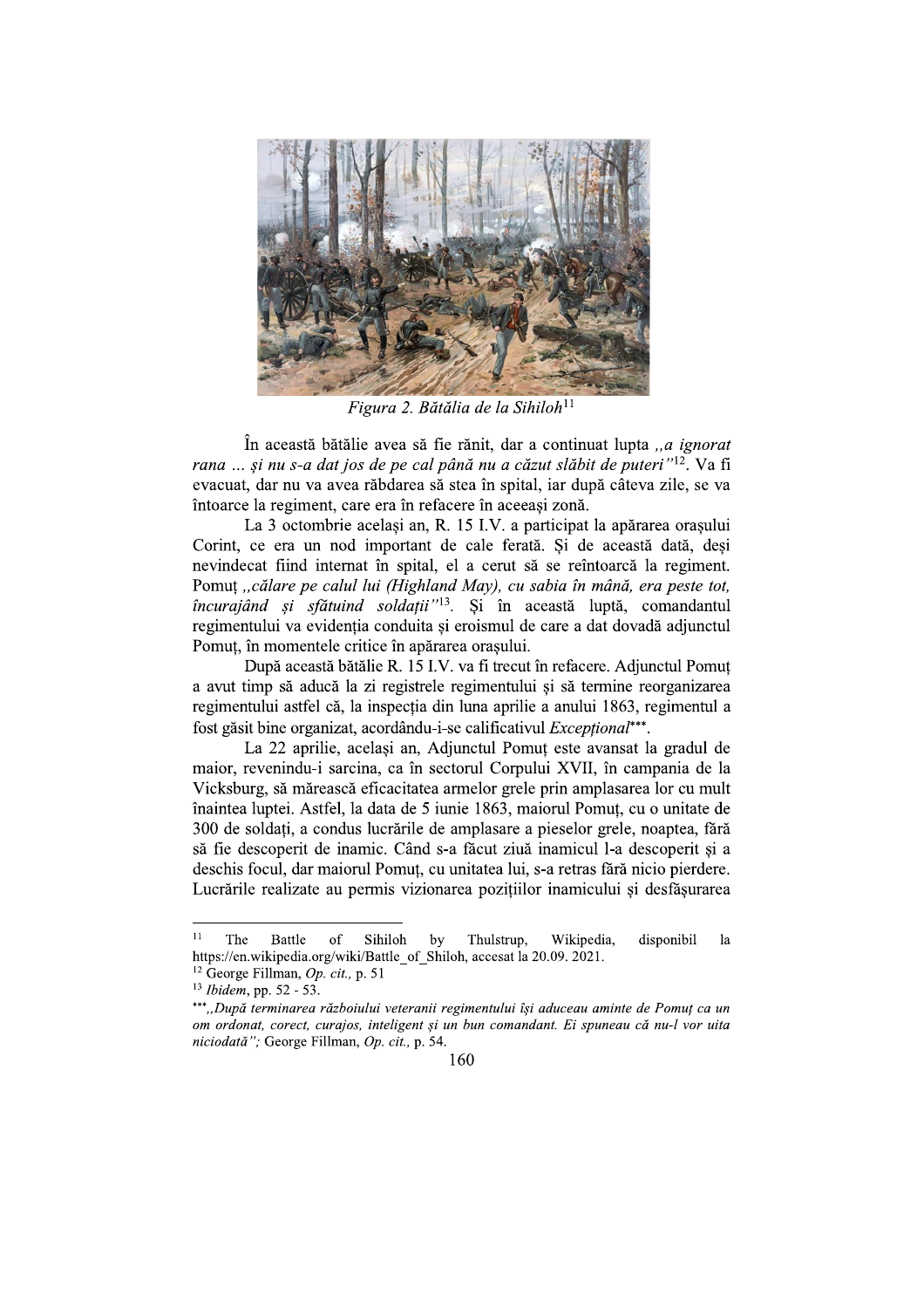atacului. Pentru această bravură comandantul regimentului și generalul Kirkwood, l-au lăudat<sup>14</sup>.

Capturarea orașului Vicksburg a fost o lovitură grea pentru Confederați. În tabăra Unioniștilor generalul Grant a fost avansat la general cu trei stele devenind comandantul suprem al Armatelor<sup>15</sup>. În locul lui a fost numit generalul William T. Sherman<sup>16</sup> are avea ca tactică distrugerea centrelor mari industriale și a nodurilor de cale ferată, situate la sud de Atlanta si Georgia. Noul general a acordat concedii trupei, iar la terminarea lor mulți dintre voluntari nu s-au mai întors în unități. În acestă situație, generalul Frank P. Blair, comandantul Corpului XVII, va da ordin maiorului Pomut să plece în statul New Buda și împrejurimi pentru a îndemna pe voluntari să se întoarcă în unitățile lor. Va duce la bun sfârșit și această misiune, voluntarii întorcându-se în martie 1864, la unitătile lor. La întoarcerea sa el va fi numit comandantul batalionului de instructie a infanteriștilor din Iowa, care funcționa în cadrul Corpului XVII armată. Gratie unei instructii severe si disciplinate, recrutii au învătat arta militară, această unitate devenind un model.

La 26 aprilie a urmat misiunea de a asigura transportul a 1100 de recruti la diferite unităti, misiune executată fără dificultăti, după care a urmat plecarea la Huntsville - Alabama, cu o unitate pusă sub comanda generalului de brigadă Walter O. Gresham. În timpul deplasării au fost atacați de cavalerie inamică, pe care au lichidat-o usor<sup>17</sup>.

La Huntsville, maiorul Pomuț a fost repartizat în funcția de șef suprem (*Provost Marshall*) al corpurilor de sub comanda generalului Blair, funcție deținută până la 31 iulie, când, la cererea sa se va întoarce la regimentul său fiind promovat la gradul de locotenent - colonel, iar la 1 august 1864, va prelua comanda acestuia<sup>18</sup> și o va comanda, în cursul aceleiași luni, în bătălia de la Atlanta, când va îndeplini, cu succes, mai

<sup>&</sup>lt;sup>14</sup> George Fillman, Op. cit., p. 55.

<sup>&</sup>lt;sup>15</sup> Războiul civil american, disonibil la https://ro.eferrit.com/razboiul-civil-american, accesat la 22.09. 2021.

<sup>&</sup>lt;sup>16</sup> Războiul Civil American, Wikipedia, disponibil la https://ro.wikipedia.org/wiki, accesat la 25.09. 2021.

<sup>&</sup>lt;sup>17</sup> George Fillman, *Op. cit.*, p. 57.

 $18$  Ibidem, p. 59.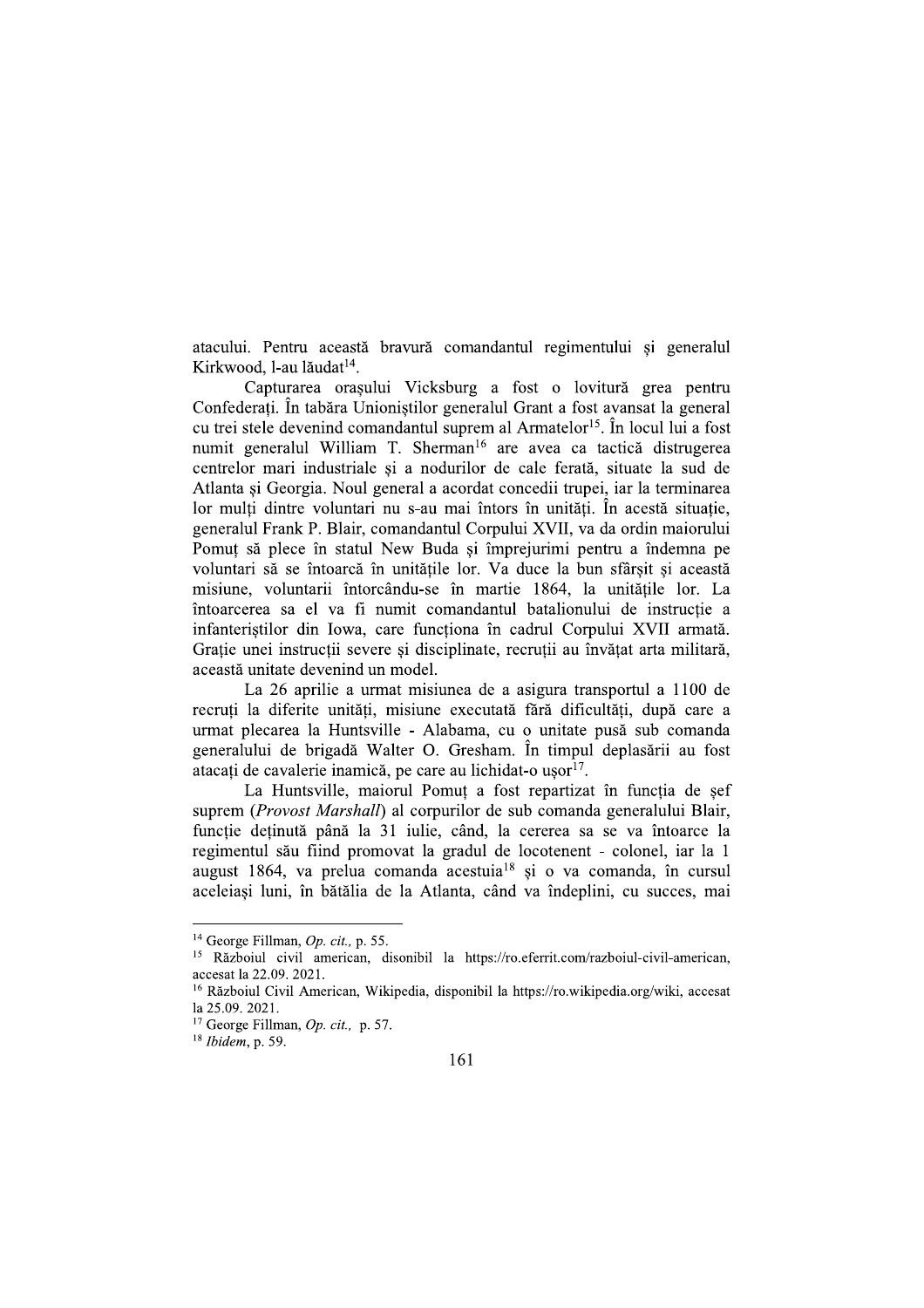multe misiuni. Referindu-se la capacitățile militare ale lui George Pomuț, generalul Walter O. Gresham, comandantul Brigăzii a III-a, din structura căreia făcea parte și regimentul lui Pomut, a scris: ..L-am întâlnit pe Pomutz; un brav și curajos ofițer care se bucura de o mare popularitate în rândul camarazilor și soldatilor săi. El nu este doar un ofiter valoros, versat în toate problemele militare, ci și un om cu o cultură superioară, un gentleman manierat"<sup>19</sup>.

La 16 noiembrie regimentul comandat de lt.-col. Pomut va primi ordin să ia parte la marșul spre sud al generalului William Tecumseh Sherman. În cadrul acestui marș R. 15 I.V., după lupte grele, a cucerit orașul si fortul Savannah; Pomut fiind lăudat de superiorii lui pentru modul cum a condus regimentul în luptă\*.

În luna februarie a anului 1865, R. 15 I.V. a primit ordin de deplasare în Carolina de Sud apoi spre Columbia. Ajungând în regiunile de mlaștină de la Salkehatchie a fost atacat de inamic. După o luptă crâncenă inamic s-a retras, iar regimentul a primit ordin să se deplaseze spre orașul Columbia unde R. 15 I.V. Iowa își va arbora steagul pe cupola parlamentului confederaților.

La începutul lunii martie 1865, R. 15 I.V. va ajunge în Carolina de Nord unde, în orașul Fayetteville, va cădea în încercuire. După o luptă îndârjită, regimentul a forțat inamicul să se retragă și să părăsească orașul.

Ultima luptă, extrem de îndârjită\*\*, la care va lua parte regimentul avea să fie în orașul Bentonville, unde după trei zile, 19 - 21 martie, inamicul a fost învins si obligat să se retragă.

Pentru curajul și devotamentul cu care a luptat și a servit o cauză națională, în octombrie 1865, a fost înaintat la gradul de colonel retroactiv, respectiv pe data de 13 martie 1865, iar la 22 iunie 1867, a fost înaintat

<sup>19</sup> General George Pomuț, Wikipedia, disponibil la https://ro.wikipedia.org/wiki/-George Pomut Voluntar in armata american%C4%83, accesat la 28.09.2021.

<sup>\*</sup> Pomut era întotdeauna interesat de buna stare a soldaților și nu urmărea neapărat gloria personală; era perceput ca un om cinstit, corect și curajos, care își păstra calmul în momentele critice ale luptei.

<sup>\*\*</sup>a fost cea mai grea bătălie, după Atlanta, la care a participat regimentul sub comanda lt. col. George Pomuț.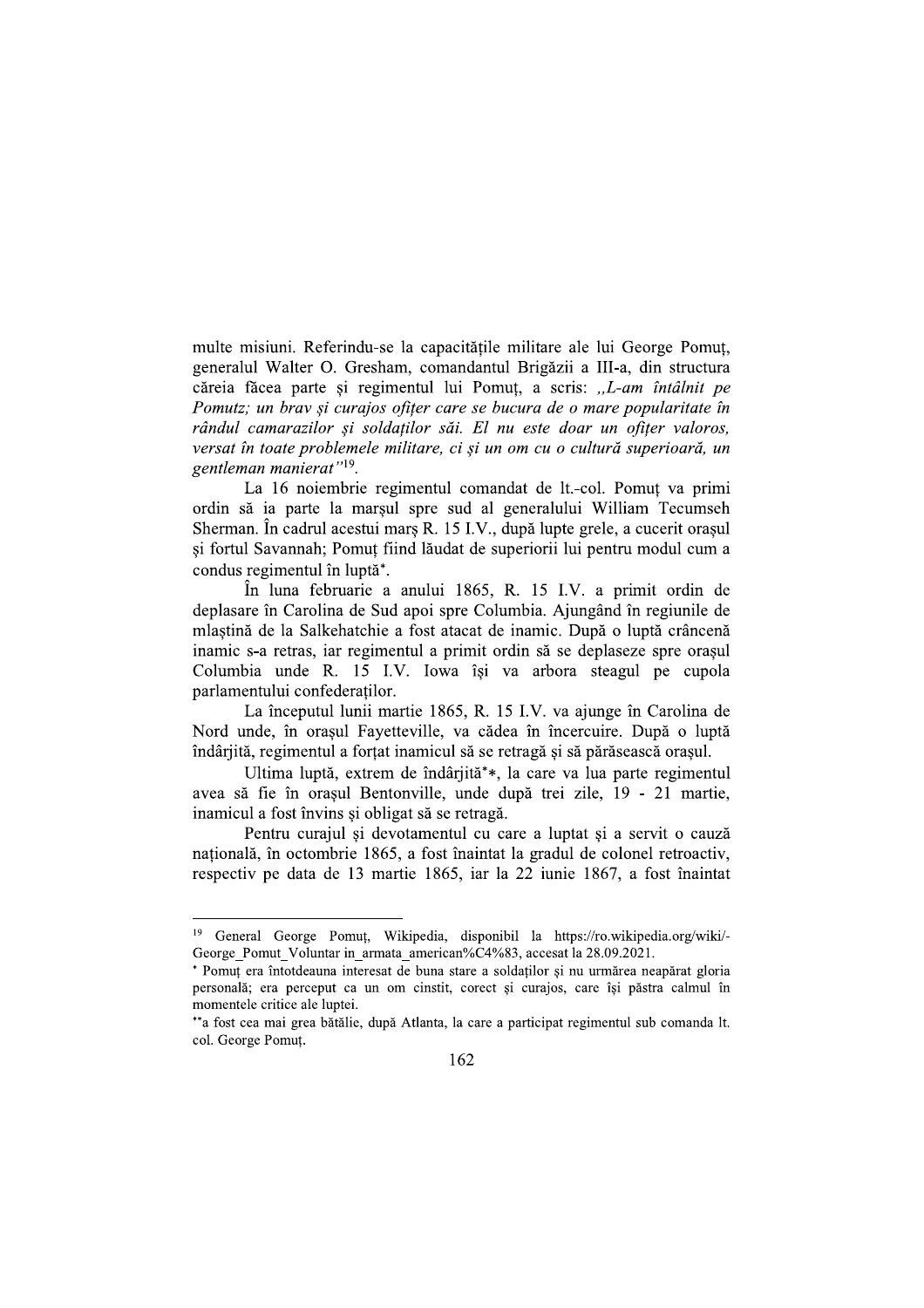retroactiv, pe aceeași dată, 13 martie 1865, la gradul de general de brigadă în fortele voluntare<sup>20</sup>.

### Concluzii

Generalul de brigadă George Pomuț, și-a cucerit gloria în Războiul Civil American fiind apreciat pentru iscusința și curajul de care a dat dovadă în desfăsurarea luptelor la care a participat în calitate de comandant al unui regiment al Unioniștilor.

După război, Statele Unite ale Americii, ca o recompensă pentru serviciile sale exceptionale din timpul războiului, a educației sale superioare, cu o experientă bogată, ajutat de fizicul lui de om frumos si voinic, devotat si manierat, îl va fi numit, la 25 mai 1866, consul american în Rusia, cu sediul la Saint Petersburg, iar în anul 1874, ca urmare a activității sale exceptionale, va fi promovat la rangul de consul general.

În calitate de consul, a avut meritul de a participa la negocierile pentru cumpărarea peninsulei Alaska (figura 3) de către Statele Unite ale Americii, de la rusi<sup>21</sup>.



Figura 3. Alaska proprietatea SUA<sup>22</sup>

<sup>&</sup>lt;sup>20</sup> Eicher, John H., and David J. Eicher, Civil War High Commands. Stanford: Stanford University Press, 2001, p. 755.

<sup>&</sup>lt;sup>21</sup> Ana Maria Olteanu, George Pomut. Povestea romanului care a vândut Alaska Statelor Unite ale Americii, Istoria lumii, disponibil la https://momenteistorice.ro/george-pomut/..., accesat la 02.10. 2021.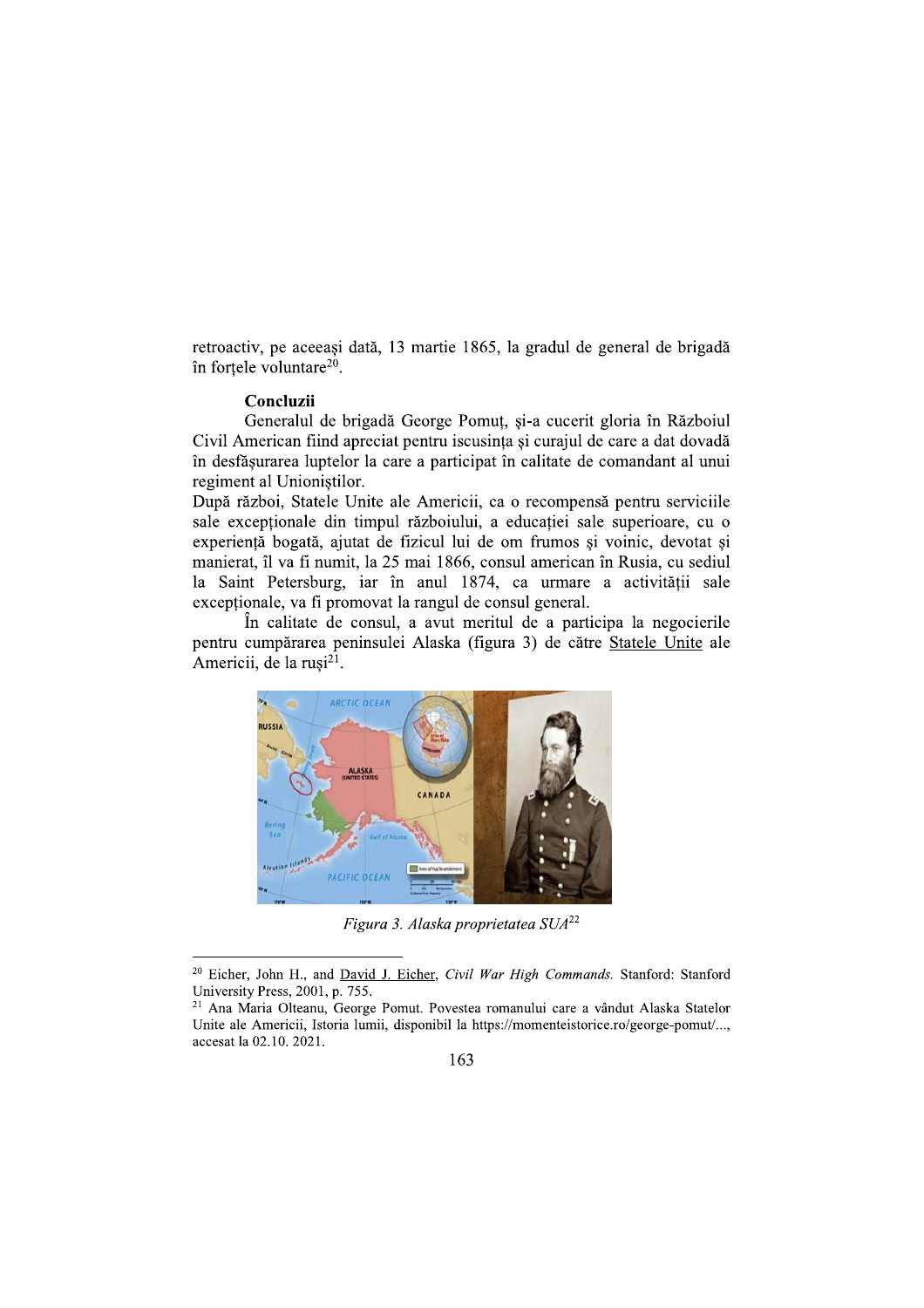În anul 1878, după o activitate meritorie de 12 ani în functia de consul general al Americii, a fost rechemat în Statele Unite, dar din motive necunoscute a refuzat să se întoarcă rămânând în Rusia.

La 12 octombrie 1882, la Saint Petersburg, avea să treacă în eternitate fiind înmormântat în cimitirul Smolensk.

Americanii nu l-au uitat și Nava Liberty SS George Pomutz a fost lansată pe 3 august 1944, fiind în serviciu până în 1970.

În amintirea generalului George Pomut, în Cleveland, Ohio, românii americani, ai bisericii ortodoxe române, i-au dedicat generalului o lucrare din bronz (un bust)<sup>23</sup>; la Gyula i s-a ridicat o statuie, iar la Timișoara o stradă îi poartă numele.

Se cuvine ca noi, cei de azi, și urmașii noștri, să nu-l uităm pe generalul George Pomut si, cu piosenie, să tinem aprinsă lumânarea memoriei noastre, rugându-L pe Bunul Dumnezeu să-l pomenească și să-l odihnească în Împărăția Lui.

# **BIBLIOGRAFIE**

- Apud FILLMAN G., Generalul Gheorghe Pomuț (1818 1882). Istoria vieții și timpurilor sale Editura "Tipomur", Tîrgu Mureș, România, 1996.
- BODEA G. I., în *Iubite cititorule* din George Fillman, *Generalul Gheorghe* Pomuț (1818 - 1882). Istoria vieții și timpurilor sale, Editura "Tipomur", Tîrgu Mureş, România, 1996.

<sup>&</sup>lt;sup>22</sup> Răzva Moceanu, Documentar: Românul George Pomuț și povestea vânzării teritoriului Alaska, Radio Româna Cultural, disponibil la https://www.radioromaniacultural.ro/documentar-romanul-george-pomut-si-povestea-vanzarii-teritoriului-alaska/, accesat la 04.10.2021.

<sup>&</sup>lt;sup>23</sup> Codrin Tomov, În amintirea generalului Gheorghe Pomut, Actualitatea, 15 august 2019, disponibil la https://enasterea.ro/in-amintirea-generalului-gheorghe-pomut/, accesat la 08.10.2021.